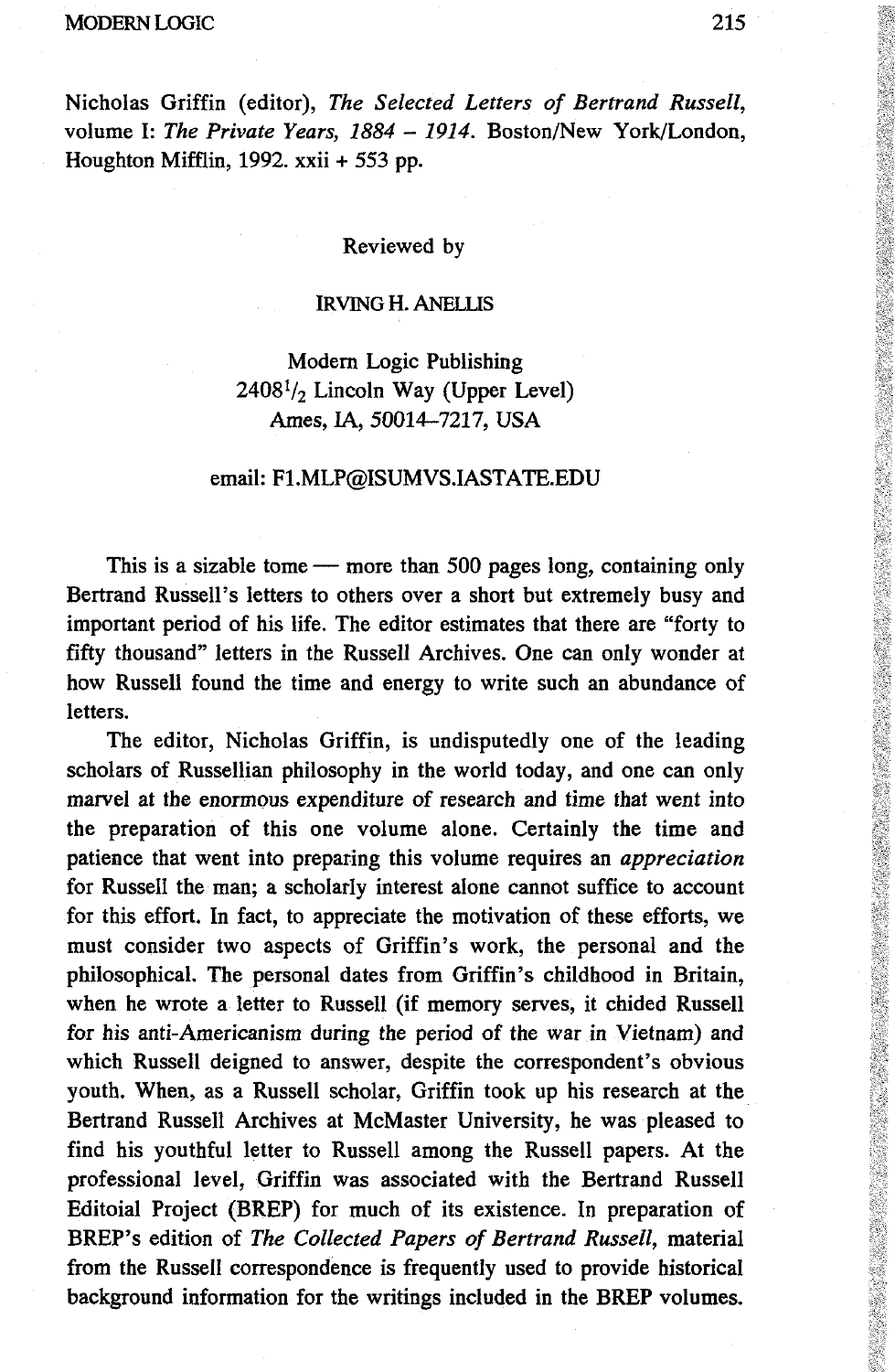These volumes present much of the shorter (non-booklength) writings of the Russell corpus, published as well as unpublished. But the BREP edition will not include any of the correspondence *per se.* Griffin's aim in the *Selected Letters* is to provide, then, what we can call a "supplement" to the *Collected Papers,* what Griffin (p. vii) calls a "sort of epistolary biography," with the letters bound together into a continuous narrative by Griffin's interpolations between the letters providing the necessary biographical information to place each letter in the context of Russell's life and circumstances. Also useful are Griffin's footnotes, which identify persons, references, etc., that are mentioned, but not always named or identified, in Russell's letters.

Because this is an "epistolary biography," there is little of direct or obvious interest to historians of logic. Griffin deliberately chose to exclude Russell's technical correspondence to fellow logicians, mathematicians, and philosophers. The one *major* exception is Russell's famous letter to Frege of 16 June 1902 [letter 112] telling Frege of having found a paradox as a result of allowing a function to serve as an indeterminate argument of another function in the *Begriffsschrift.* This letter will of course be very familiar already to every historian and philosopher of logic. Griffin included it because, to his "surprise" (p.vii), it was the only letter he could find about the Russell paradox that "was roughly contemporary with Russell's discovery of the paradox" and because the paradox "occupied Russell's thought, for so much of the next decade" that it "could not well be left out." Thus, although the period from 1896 to 1914 was certainly the most significant in Russell's life from the vantage point of philosophy of mathematics and history of logic, there is little source material of interest in the *Selected Letters* for either philosophers of mathematics or historians of logic. Little, but not none.

If the volumes of the *Collected Papers* covering the years 1896 to 1913 that contain Russell's technical writings are the mother lode of the Russellian corpus for historians and philosophers of mathematics of logic, then this volume of *Selected Letters* is the mountain of tailings left behind after the mother lode has been exhausted, most of the letters being exceptionally uninteresting daily prattle. That does not mean that the researcher willing to diligently sift through the dross with the aid of the book's index will not find gold dust, or even a few scattered nuggets — although granting that bits and pieces of some of these letters have alreay appeared elsewhere (e.g. in Lowe's biography of Whitehead, in Russell biographies, or even in Russell's autobiography). The letter to Louis Couturat of 17 January 1902 [letter 92] is, after the letter to Frege, one of the two or three most interesting for historians of logic. In this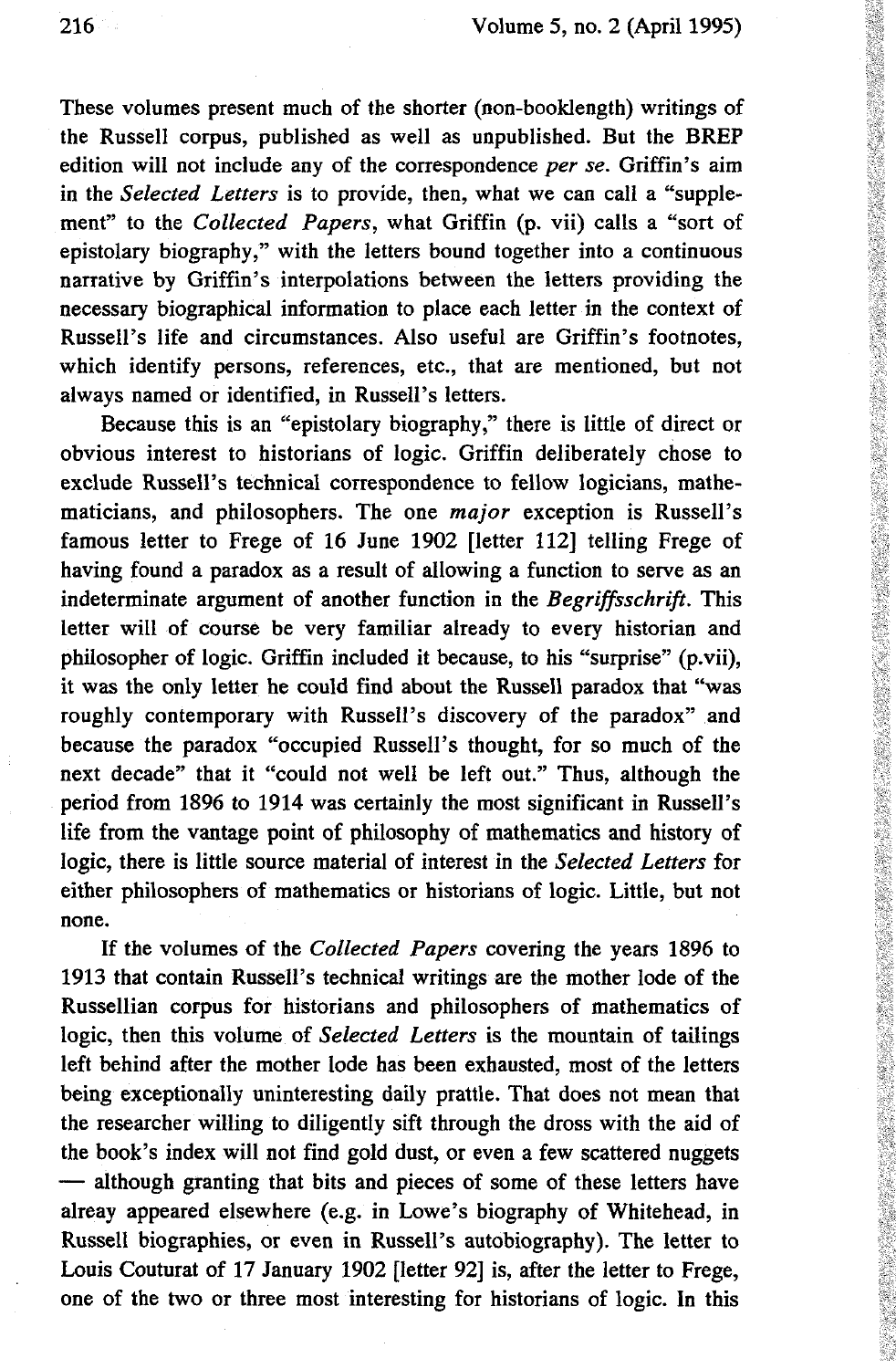letter, Russell advocates Peano's notation over the older notation and stresses its superiority in developing an algebra of relations "different from that of Peirce and Schröder" (p. 211). It also discusses the problem of the class of classes and Cantor's power set axiom, the proof of which, Russell says, "doesn't hold" (p. 212). The other [letter 131] is one of only three surviving letters from Russell to Whitehead. Dated 27 October 1904, it was attached to Russell's manuscript "On Functions" and in which Russell says he has "begun to feel the Contradiction to be obvious...." (p. 285). The "contradiction" hinges, in Russell's estimation, on there being two senses of "function," namely "(1) a complex of which  $x$  is to be a constituent" and "(2) a dependent variable whose value is determinate when the value of  $x$  is determinate" (p. 285), and he asks Whitehead to "try to find a proof of any of the prop[osition]s" in the manuscript (p. 286).

Other letters also have more than passing interest to historians of logic. Some of the letters give us insight and glimpses into how Russell worked and thought.

From Russell's letter to Couturat of 7 January 1902 [letter 99], one learns that in his course on mathematical logic at Cambridge, Russell began with 22 "primitive propositions" or axioms "of general logic (such as the syllogism)" and "deduced from them all of pure mathematics, including Cantor" [i.e. Cantorian set theory] "and geometry," without using any new primitive propositions or primitive concepts (p. 227). Griffin tells us in his footnote (p. 227, n. 2) that by "syllogism," Russell means  $[(p \supset q) \cdot (q \supset r)] \supset (p \supset r)$ , i.e. the inference rule textbooks today call hypothetical syllogism. In this same letter, Russell goes on to tell Couturat that the material for this course "will appear in the book that I plan to publish with Whitehead" (p. 227).

The letter of 18 October 1909 to Lucy Donnelly [letter 152], written on the evening of the day before he was to deliver the manuscript for *Principia Mathematica* to Cambridge University Press, shows Russell's elation at having completed the task — and his immense, almost obscene, relief [he wrote: "I feel more or less as people feel at the death of an ill-tempered invalid whom they have nursed and hated for years"] at being done with the labor which took so much "time and trouble ...spent on small points in obscure corners of the book, which possibly no human being will ever discover" (p. 326).

There are also glimpses of Russell denigrating his work in *The Principles of Mathematics* [letters 120, 122] to his friends, and his private comments on various friends and acquaintances, some of whom made their own marks in the history of logic. In the midst of a letter to Ottoline Morrell dated 9 October 1913 [letter 216], for example, devoted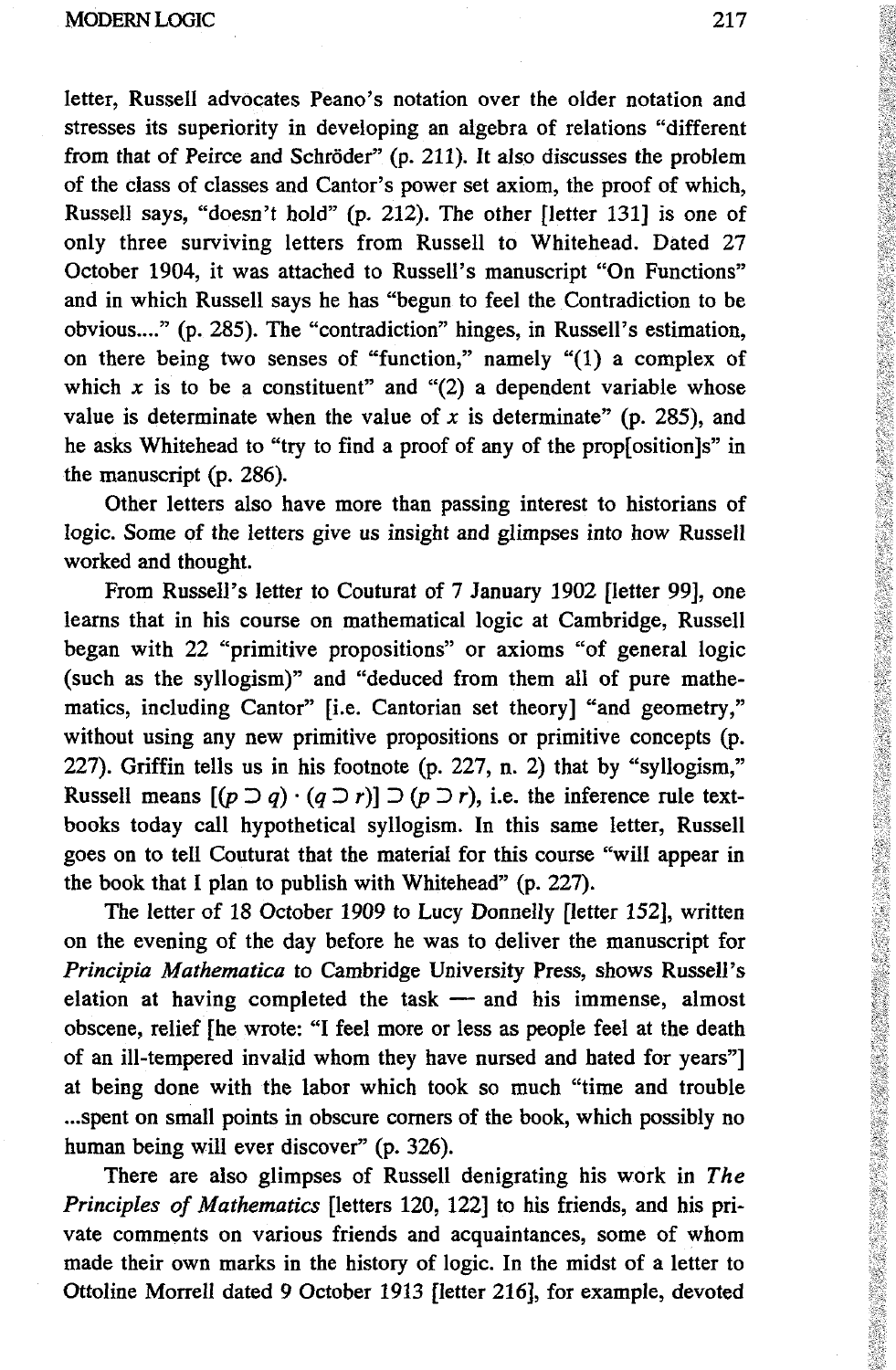mostly to an account of a meeting with Wittgenstein concerning Wittgenstein's "Notes on Logic," Russell offhandedly mentions as well "the prodigy," who, he says (p. 480) "is disgusting, I don't know why; I hardly know how to be civil to him." This "prodigy," according to Griffin (p. 479, n. 3) is a reference to Norbert Wiener. Russell's opinion of Wiener was doubtlessly formed by Wiener's Harvard 1913 doctoral thesis *(A comparison between the treatment of the algebra of relatives by Schröder and that by Whitehead and Russell)* comparing Russell's work with Schröder's which Wiener discussed with Russell and in which Russell's work fared unfavorably.

We also catch a glimpse of Whitehead at work on the *Principia* in the early stages of collaboration. In a letter to his wife Alys of 26 May 1903 [letter 121], Russell described Whitehead as working "like a horse since he got my letter, and has done a lot of things that have to be considered: we have to adopt a joint policy before we can go on with the writing out of our book, and that demands discussion. We began at once yesterday, the instant he had had his tea" (p. 266). We learn from Griffin (p. 275) that work on the *Principia* "went on mainly in the summers when Whitehead was free from teaching;" e.g. (p. 277), that Whitehead and Russell spent an entire day (9 April 1904) talking about how to analyze "the present King of France is bald," and believing for an hour on 13 April that it solved the Russell paradox. We even learn how Russell came to collaborate with Whitehead: in a letter [168] of 12 May 1911, Russell tells Ottoline Morrell that his collaboration with Whitehead began as a consequence of his trip with his wife Alys and the Whiteheads to Paris in 1900 for the International Congress of Philosophy. There, he "was immensely struck by the Logician Peano, who in all discussions seemed better than any one else; so I read his works which revolutionized my work, and started me on my present lines. I persuaded Whitehead to think equally well of Peano and that was the beginning of our formal cooperation" (p. 371).

The historian of logic who has the patience to sort carefully through these letters will also find tantalizing hints at the neglected byways of the history of logic and suggestions for fresh research. Thus, for example, in a letter to Lucy Donnelly of 3 November 1906 [letter 141], Russell mentions that the "mathematics student" of whom Donnelly spoke as coming to Cambridge to study logic with Russell, and whose name escaped him, had not yet arrived. In a footnote (p. 305, n. 1), Griffin identifies this "mathematics student" as Marion Reilly (1879 - 1928), "a Bryn Mawr student" who did soon thereafter arrive at Cambridge to study logic with Russell, and who in 1907 became a dean at Bryn Mawr. [Note, however, that Reilley at the time of her visit to